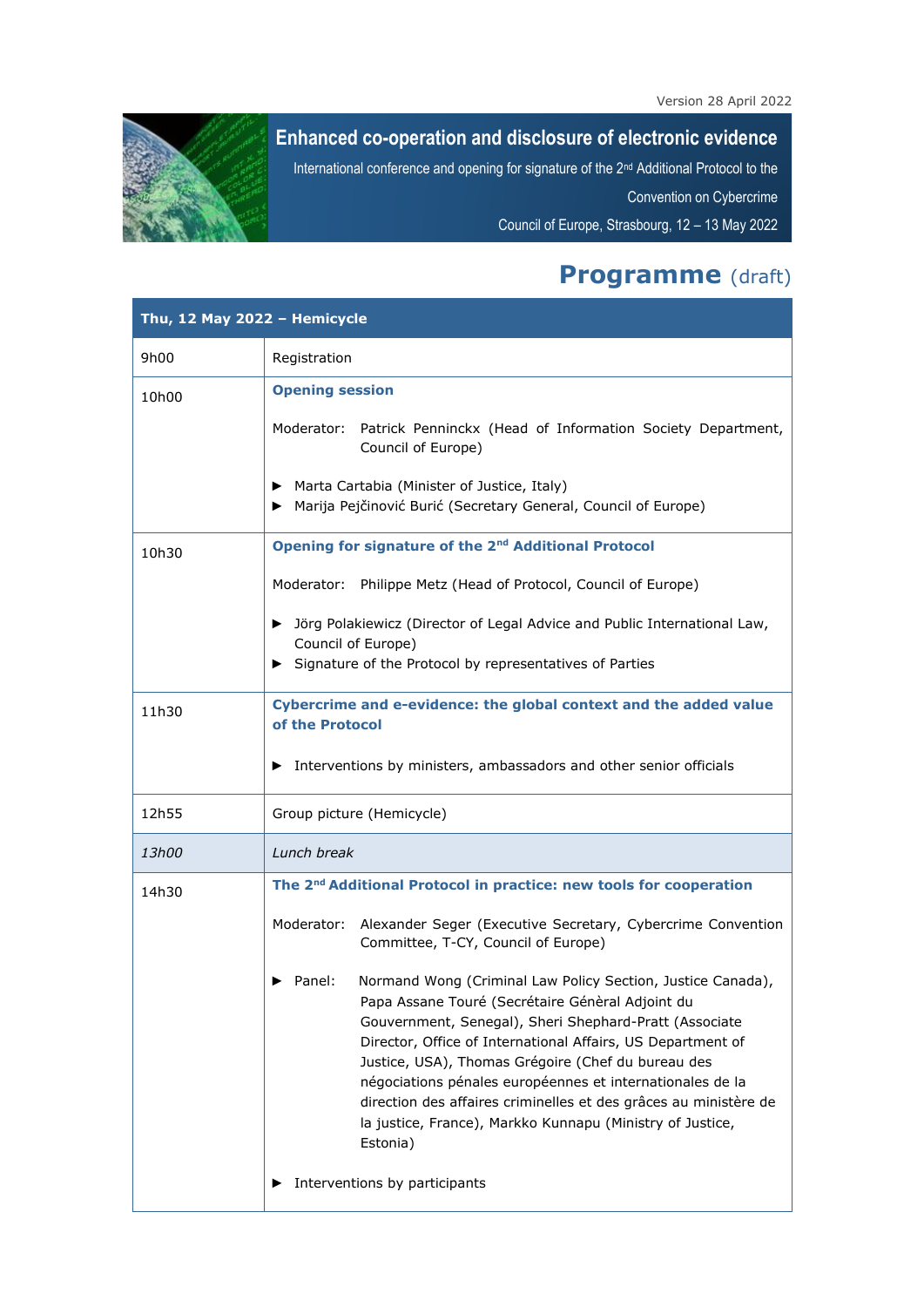| 16h00                        | Coffee break                                                                                                                                                                                                                                                                                                                                                                                                                                                  |
|------------------------------|---------------------------------------------------------------------------------------------------------------------------------------------------------------------------------------------------------------------------------------------------------------------------------------------------------------------------------------------------------------------------------------------------------------------------------------------------------------|
| 16h30                        | Negotiating the Convention - negotiating the 2 <sup>nd</sup> Additional<br>Protocol: how did they do it?                                                                                                                                                                                                                                                                                                                                                      |
|                              | Moderator:<br>Cristina Schulman (Chair of the Cybercrime Convention<br>Committee, Romania) / Alexander Seger (Council of Europe)                                                                                                                                                                                                                                                                                                                              |
|                              | Henrik Kaspersen (Netherlands), Peter Csonka (formerly<br>Panel:<br>▶<br>Council of Europe), Donald Piragoff (Canada), Ken Harris<br>(Senior Counsel US Mission to the EU, Department of Justice,<br>USA), Pedro Verdelho (Prosecutor General's Office, Portugal,<br>Vice-Chair of the Cybercrime Convention Committee), Betty<br>Shave (USA), Tjabbe Bos (Security in the digital age Unit, DG<br>HOME, EU Commission)<br>Interventions by participants<br>▶ |
| 18h00                        |                                                                                                                                                                                                                                                                                                                                                                                                                                                               |
|                              | <b>Networking</b><br>Reception at the Palais de l'Europe<br>▶                                                                                                                                                                                                                                                                                                                                                                                                 |
| Fri, 13 May 2022 - Hemicycle |                                                                                                                                                                                                                                                                                                                                                                                                                                                               |
| 9h00                         | The future of capacity building: drawing lessons from 20 years of<br>global outreach                                                                                                                                                                                                                                                                                                                                                                          |
|                              | Moderator: Albert Rees (USA)                                                                                                                                                                                                                                                                                                                                                                                                                                  |
|                              | $\blacktriangleright$ Panel:<br>Nigel Jones (UK), Zahid Jamil (Pakistan), Albert Antwi-<br>Boasiako (Director General, Cyber Security Authority, Ghana),<br>Nayia Barmpaliou (Cyber Lab International, Greece), Marcos<br>Salt (Argentina), Geronimo Sy (Philippines)                                                                                                                                                                                         |
|                              | Interventions by participants<br>▶                                                                                                                                                                                                                                                                                                                                                                                                                            |
| 10h00                        | Public/private cooperation on cybercrime and e-evidence: avenues<br>and expectations                                                                                                                                                                                                                                                                                                                                                                          |
|                              | Moderator: Jean-Christophe Le Toquin (SOCOGI)                                                                                                                                                                                                                                                                                                                                                                                                                 |
|                              | $\blacktriangleright$ Panel:<br>Aisling Kelly (Senior Counsel, Law Enforcement and National<br>Security, Microsoft), Richard Leaning (Director, Law<br>Enforcement Engagement, Cloudflare), Klaus Landefeld<br>(Member of the Board, Association of the Internet Industry -<br>ECO, Germany), Nima Binara (Counsel, International Law<br>Enforcement and Information Security, Google)                                                                        |
|                              | Interventions by participants<br>▶                                                                                                                                                                                                                                                                                                                                                                                                                            |
| <i>11h00</i>                 | Coffee break                                                                                                                                                                                                                                                                                                                                                                                                                                                  |
| 11h30                        | Cooperation in emergency situations: the role of 24/7 points of<br>contact                                                                                                                                                                                                                                                                                                                                                                                    |
|                              | Moderator: Virgil Spiridon (Cybercrime Programme Office of the Council of<br>Europe and 24/7 Network Coordinator)                                                                                                                                                                                                                                                                                                                                             |